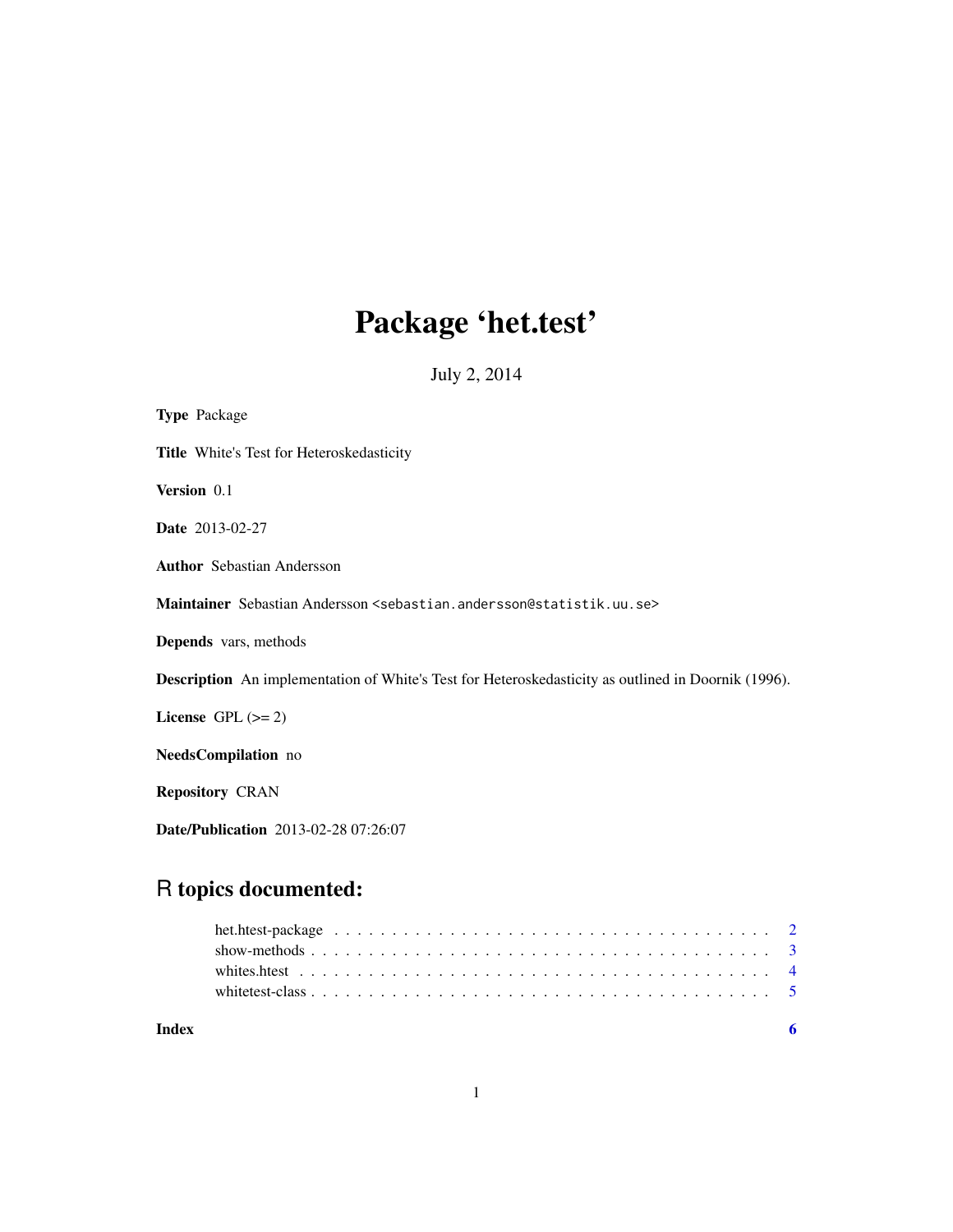<span id="page-1-0"></span>

# Description

Tests for heteroskedastic residuals in a VAR model.

#### Details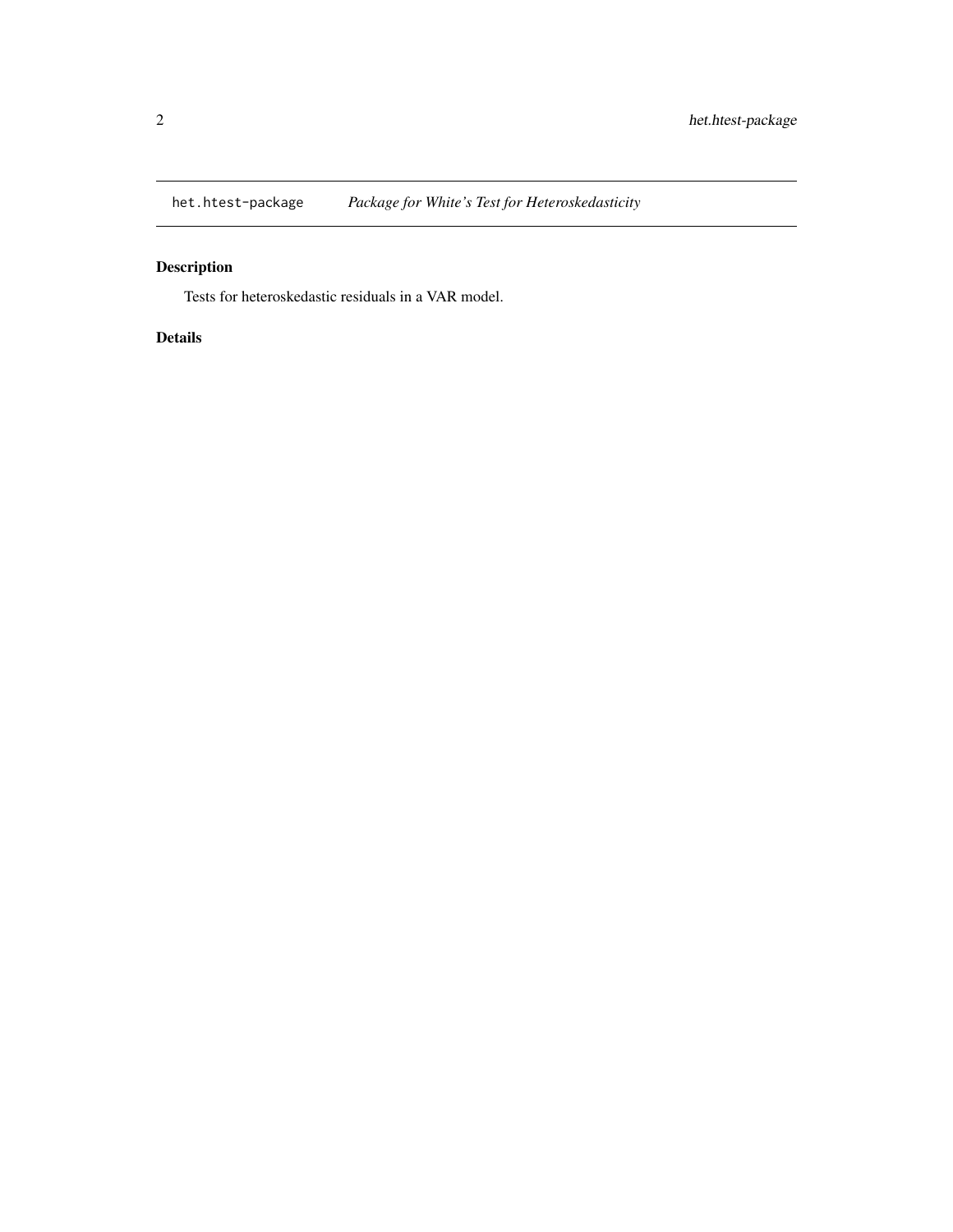| Package: | het.test      |
|----------|---------------|
| Type:    | Package       |
| Version: | 0.1           |
| Date:    | 2013-02-27    |
| License: | $GPL-2$       |
| Depends: | vars, methods |

<span id="page-2-0"></span>The test function is whites.htest().

#### Author(s)

Sebastian Andersson

Maintainer: Sebastian Andersson <sebastian.andersson@statistik.uu.se>

#### References

Doornik, J. A. (1996). Testing vector error autocorrelation and heteroscedasticity. unpublished paper, Nuffield College.

#### Examples

```
library(vars)
dataset <- data.frame(x=rnorm(100), y=rnorm(100))
model1 <- VAR(dataset, p = 1)
whites.htest(model1)
```
show-methods *Methods for The Output of* whites.htest

### Description

This is the show method of the class whitetest which is used for whites.htest.

### Methods

signature(object = "whitetest") It is the method for the printing of the output.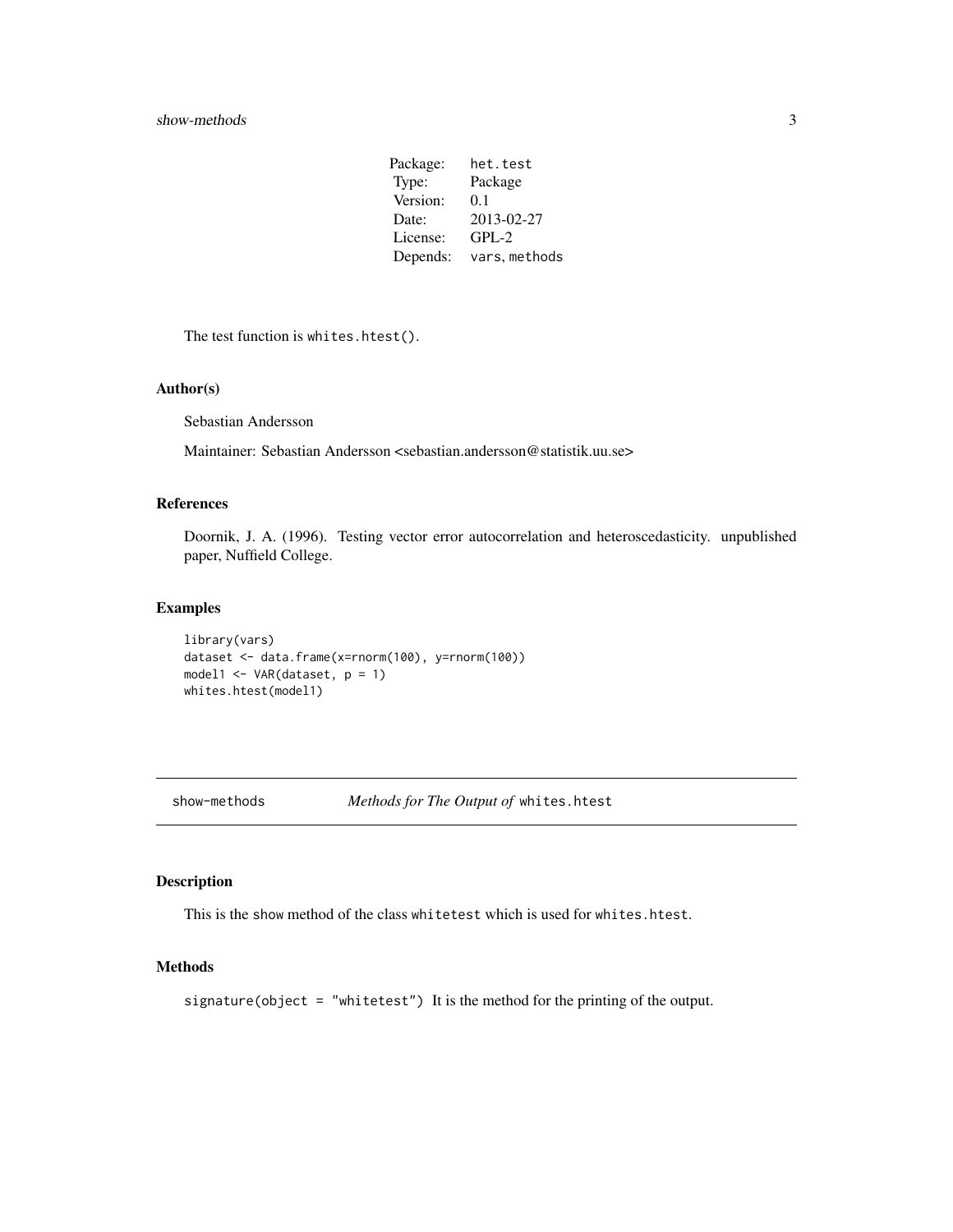<span id="page-3-0"></span>

#### Description

whites.htest performs White's Test for Heteroskedasticity as outlined in Doornik (1996).

#### Usage

whites.htest(var.model)

#### Arguments

var.model requires a varest object. Currently, the function does not support varest objects without a trend/intercept (but both may be used), with restrictions or with exogenous variables.

#### Value

| \$statistic        | the test statistic                                                       |  |  |  |
|--------------------|--------------------------------------------------------------------------|--|--|--|
| \$p.value          | the p-value                                                              |  |  |  |
| \$degrees          | the number of degrees of freedom                                         |  |  |  |
| \$res.products     | the residual cross products matrix                                       |  |  |  |
| \$lagged.variables |                                                                          |  |  |  |
|                    | matrix with the lagged variables                                         |  |  |  |
| \$rcov             | the estimated Omega matrix in Doornik                                    |  |  |  |
| \$ucov             | transpose matrix of auxiliary residuals times itself, divided by $T - k$ |  |  |  |
| \$call             | the function call                                                        |  |  |  |

#### Note

This is an implementation of the heteroskedasticity test used in Eviews. For valid VAR models, the results should be identical. If not, please contact the maintainer.

#### Author(s)

Sebastian Andersson

#### References

Doornik, J. A. (1996). Testing vector error autocorrelation and heteroscedasticity. unpublished paper, Nuffield College.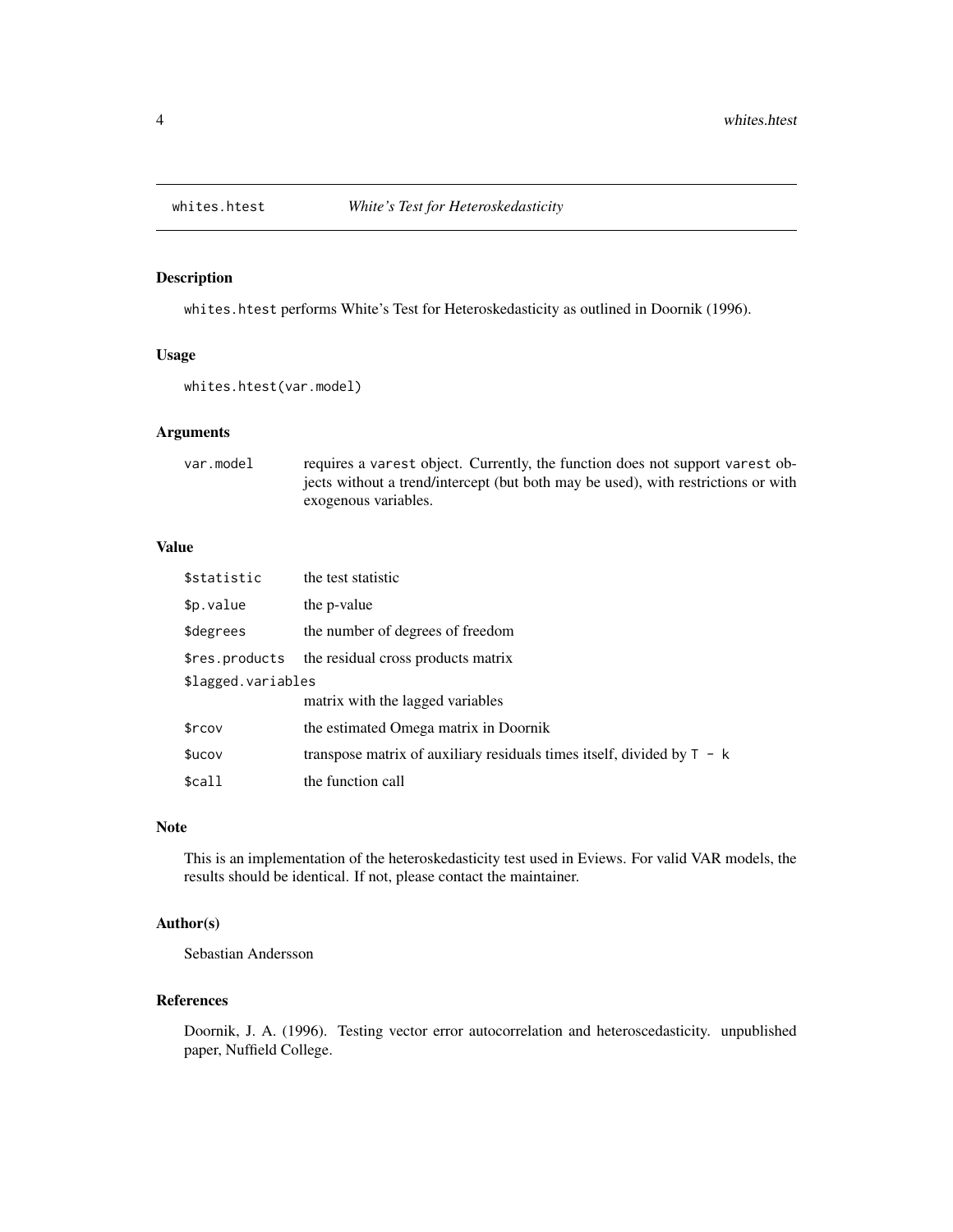#### <span id="page-4-0"></span>whitetest-class 5

#### Examples

```
library(vars)
dataset <- data.frame(x=rnorm(100), y=rnorm(100))
model1 <- VAR(dataset, p = 1)
whites.htest(model1)
```
whitetest-class *Class* "whitetest"

#### Description

This class is used for the whites.htest return objects.

#### Objects from the Class

Objects can be created by calls of the form new("whitetest", ...). Or, more commonly, by whites.htest(...).

#### Slots

.Data: Object of class "list" ~~

#### Extends

Class ["list"](#page-0-0), from data part. Class ["vector"](#page-0-0), by class "list", distance 2.

#### Methods

```
show signature(object = "whitetest"): ...
```
#### Author(s)

Sebastian Andersson

#### Examples

showClass("whitetest")